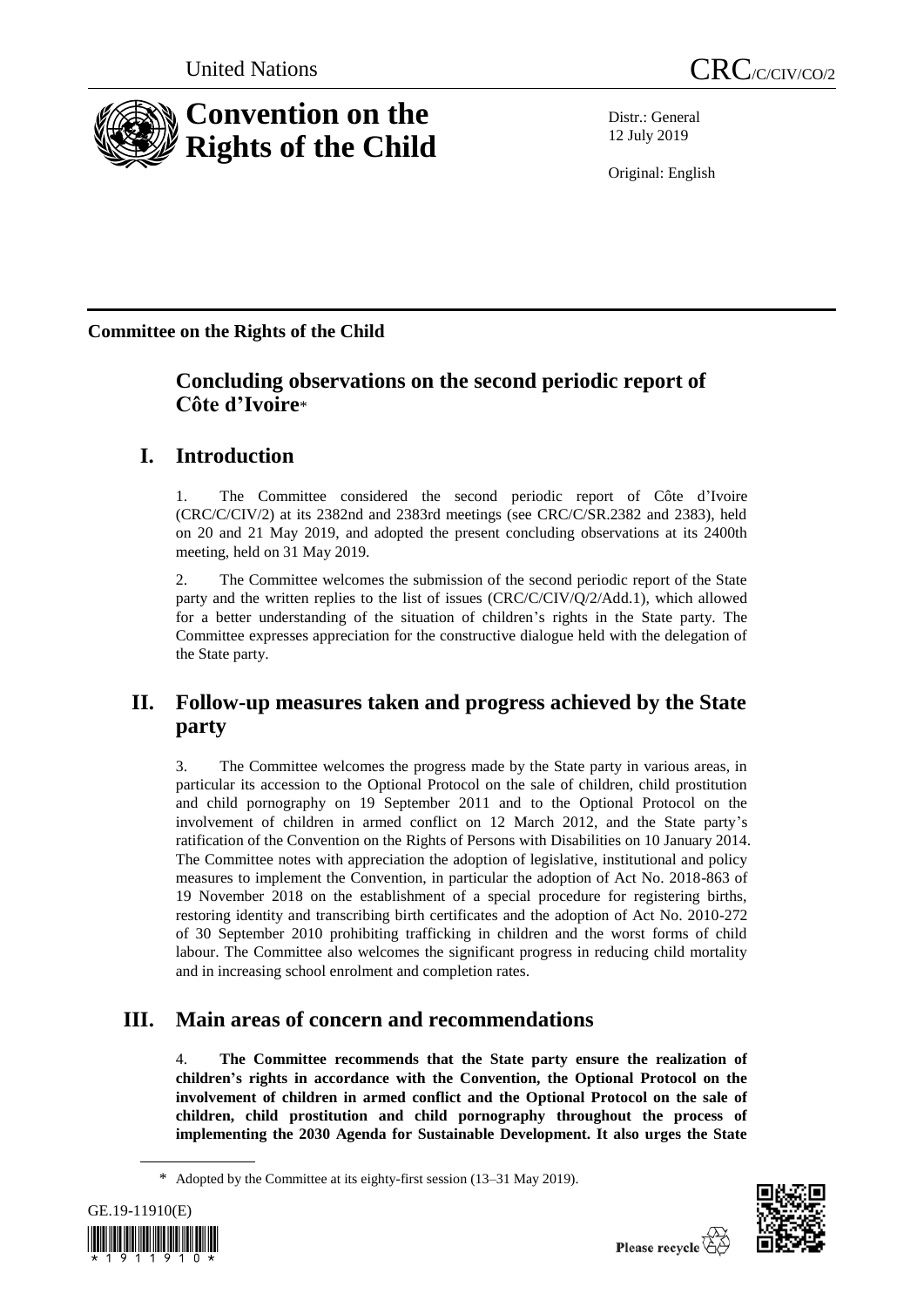**party to ensure the meaningful participation of children in the design and implementation of policies and programmes aimed at achieving all 17 Sustainable Development Goals as far as they concern children.**

### **A. General measures of implementation (arts. 4, 42 and 44 (6))**

#### **The Committee's previous recommendations**

5. **The Committee recommends that the State party take all measures necessary to address the recommendations contained in its previous concluding observations, adopted in 2001 (CRC/C/15/Add.155), that have not been implemented or have been implemented insufficiently, in particular, those related to legislation (para. 9), coordination (para. 11), independent monitoring (para. 13), the allocation of resources (para. 15), data collection (para. 17), the definition of the child (para. 21), nondiscrimination (para. 23), the right to life, survival and development (para. 25), respect for the views of the child (para. 27), birth registration (para. 29), the family environment (para. 33), abuse and neglect (para. 37), health and health services (para. 39), adolescent health (para. 41), HIV/AIDS (para. 43), children with disabilities (para. 47), education (para. 51), asylum-seeking and refugee children (para. 60) and the administration of juvenile justice (para. 62).**

### **Legislation**

6. **While noting the ongoing efforts to revise relevant laws, including Act No. 70- 483 of 3 August 1970 on minority, Act No. 64-375 of 7 October 1964 on marriage and Act No. 98-756 of 23 December 1998 amending the Criminal Code, the Committee strongly recommends that the State party:**

(a) **Conduct a full review of existing legislation to ensure that all laws are in full compliance with the Convention;**

(b) **Adopt a comprehensive law on children's rights;**

(c) **Refrain from applying customary law in cases where its application would be contradictory with the Convention.**

#### **Comprehensive policy and strategy**

7. **The Committee recommends that the State party adopt the decree on the implementation of the National Policy on the Protection of the Child of 2014 and its action plan 2014–2020, and ensure their effective implementation.**

#### **Coordination**

8. **The Committee, while welcoming the establishment of an interministerial committee for the coordination of policies on child protection, recommends that the State party allocate sufficient human, technical and financial resources to the interministerial committee to effectively coordinate all activities related to the implementation of the Convention at the cross-sectoral, national, regional and local levels.**

### **Allocation of resources**

9. **Recalling its general comment No. 19 (2016) on public budgeting for the realization of children's rights, the Committee recommends that the State party:**

(a) **Increase the budget allocations for the implementation of all policies, plans, programmes and legislative measures in favour of children in the relevant sectors, with priority given to the areas of social protection, primary health care and education, ensuring that children in disadvantaged or vulnerable situations benefit from the allocations;**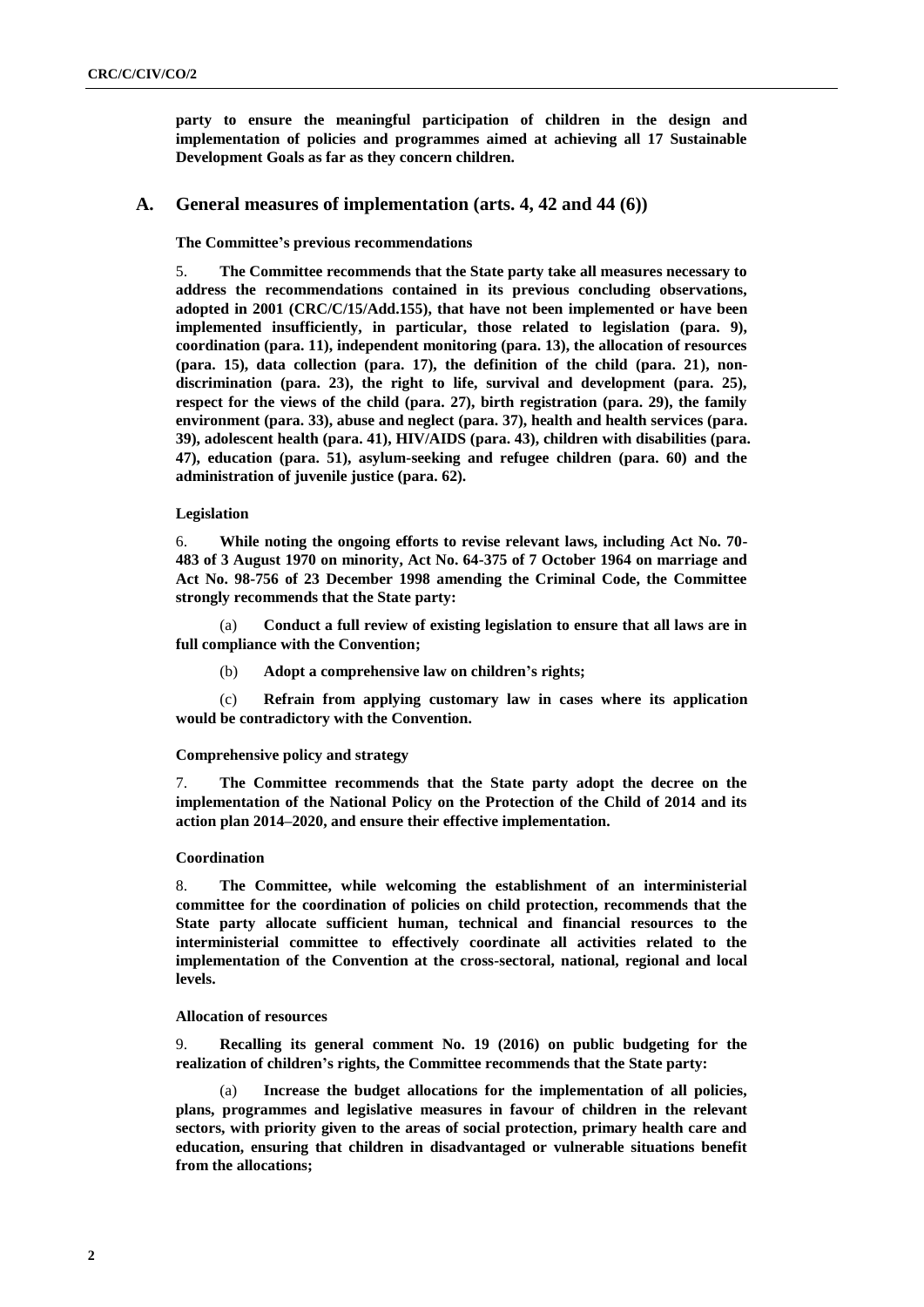(b) **Use a child-rights approach in the budgeting process by including specific indicators and a tracking system for the allocation and use of resources for children throughout the budget;**

(c) **Ensure transparent and participatory budgeting through anticorruption measures and inclusive processes through which civil society, the public and children can participate in all stages of the budget process.** 

### **Data collection**

10. While noting the establishment of the Integrated Information System on the Protection of Children by the Ministry of Women, the Family and Children as a pilot project, the Committee regrets that data collection remains fragmented and that neither indicators nor a centralized system of disaggregated data collection have been developed.

11. **Recalling its general comment No. 5 (2003) on general measures of implementation of the Convention, the Committee encourages the State party to create an integrated and comprehensive data collection and management system, covering all areas of the Convention and its Optional Protocols, with data disaggregated by age, sex, type of disability, geographic location, socioeconomic background and national and ethnic origin.** 

### **Independent monitoring**

12. **The Committee recommends that the State party ensure that the newly established National Human Rights Council and its Commission for the Protection of Children are allocated the necessary human, technical and financial resources, to fulfil their mandate, including to receive, investigate and address complaints by or on behalf of children in a child-friendly and sensitive manner.**

### **Cooperation with civil society**

13. The Committee welcomes the adoption of Act No. 2014-388 of 20 June 2014 on the promotion and protection of human rights defenders. It is, however, concerned that human rights defenders, particularly women human rights defenders who address child marriage and female genital mutilation, are reportedly subject to intimidation and that the Act does not refer specifically to child human rights defenders.

### 14. **The Committee recommends that the State party strengthen protection mechanisms for human rights defenders and amend Act No. 2014-388 to ensure that child human rights defenders are addressed.**

#### **Children's rights and the business sector**

15. The Committee is concerned about:

(a) The lack of clear regulations and of a specific mechanism for monitoring the activities of private sector actors in sectors where children are employed;

The negative effect of the dumping of toxic waste in 18 localities of Abidjan in 2016 on children's health and their well-being, and the delay in compensation paid to the victims.

16. **Recalling its general comment No. 16 (2013) on State obligations regarding the impact of the business sector on children's rights and the Guiding Principles on Business and Human Rights, endorsed by the Human Rights Council in 2011, the Committee recommends that the State party:**

(a) **Adopt and implement regulations to hold the business sector accountable for complying with international standards, including on labour and the environment, that are relevant to children's rights;**

(b) **Ensure that the victims affected by the dumping of toxic waste in Abidjan in 2016, including children, have access to health care and receive compensation, that investigations are undertaken and that those responsible are held**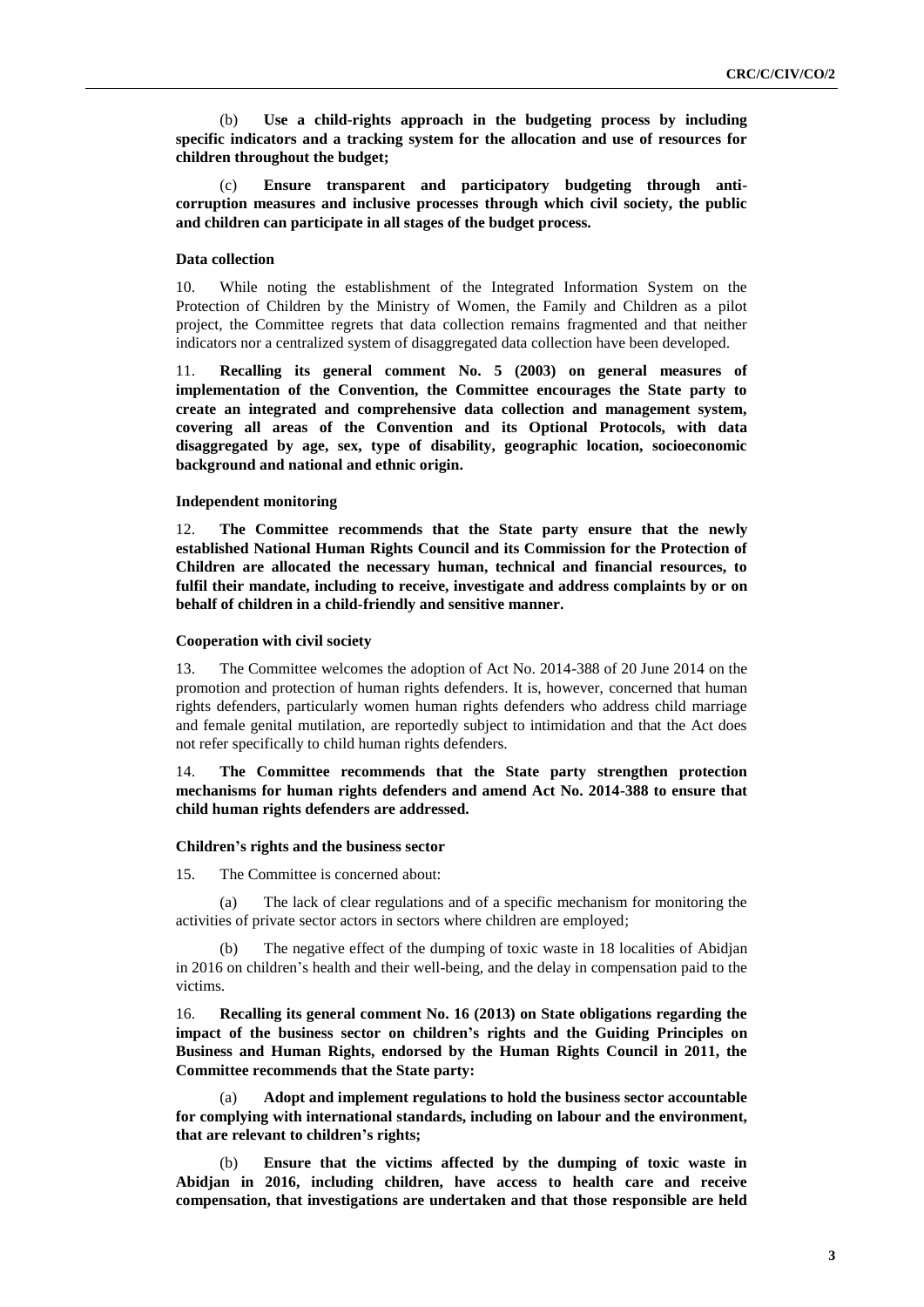**to account for any unlawful disposal of toxic waste or other substances detrimental to the health of children.**

# **B. Definition of the child (art. 1)**

17. Noting the ongoing revision of Act No. 64-375 of 7 October 1964 on marriage, the Committee is deeply concerned that article 22 of the Act allows child marriage in particular circumstances.

18. **In the light of joint general recommendation No. 31 of the Committee on the Elimination of Discrimination against Women/general comment No. 18 of the Committee on the Rights of the Child (2014) on harmful practices, the Committee urges the State party to expedite the adoption of the draft law on marriage to remove all exceptions that allow marriage under the age of 18 years.** 

# **C. General principles (arts. 2, 3, 6 and 12)**

### **Non-discrimination**

19. The Committee is deeply concerned about persistent de facto discrimination, inter alia, against girls, children living in rural areas and children living in poverty, particularly with regard to literacy, access to education, vocational training, health care and sanitation, as well as development measures. It also notes that girls, children with disabilities and children with albinism are subject to multiple forms of discrimination.

### 20. **The Committee urges the State party to:**

(a) **Develop and implement a comprehensive national strategy against all forms of discrimination;**

(b) **Address disparities among children based on gender, status and origin in gaining access to education, health-care services, safe water and sanitation, as well as with regard to the minimum standard of living, sustainable development and protection from harmful practices and child labour.** 

### **Best interests of the child**

21. The Committee is concerned that the principle of the best interests of the child is not integrated into the legislation of the State party.

22. **Recalling its general comment No. 14 (2013) on the right of the child to have his or her best interests taken as a primary consideration, the Committee recommends that the State party ensure that the principle of the best interests of the child is incorporated in legislation and in all policies, programmes and projects that are relevant to and have an impact on children and is consistently applied in all administrative and judicial proceedings, and that it develop procedures and criteria in order to ensure that the best interests of the child are properly assessed when a decision with regard to a child is made.**

### **Respect for the views of the child**

23. **While noting legislation that ensures that the views of the child are taken into account in some areas and the establishment of a new children's parliament, recalling its general comment No. 12 (2009) on the right of the child to be heard, the Committee recommends that the State party:** 

(a) **Introduce a comprehensive legal provision establishing the right of the child to be heard without discrimination due to age, disability or any other circumstance, in any administrative and judicial proceedings and ensure that the child's opinion is taken into account in accordance with the child's age and maturity;**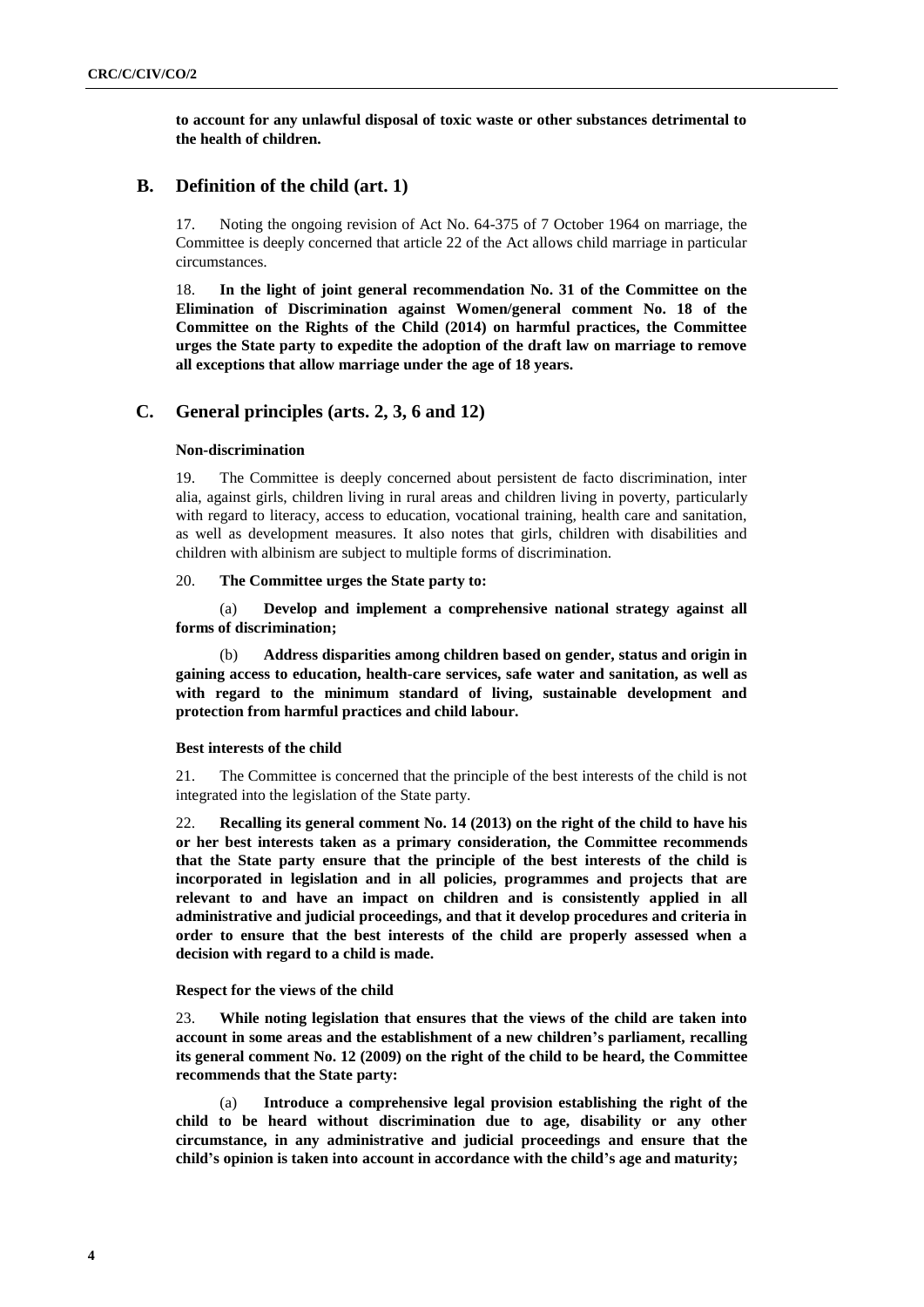(b) **Promote meaningful and empowered participation of all children within the family, communities and schools, including in decision-making on all matters that affect them.** 

### **D. Civil rights and freedoms (arts. 7, 8 and 13–17)**

#### **Birth registration**

24. The Committee is concerned about:

(a) The very high number of children who do not possess a birth certificate and that parents incur multiple direct and indirect costs in the registration process;

The considerable disparity in birth registration levels between urban and rural areas, and difficulties and delays in registration owing to insufficient registration services being available in some locations in the State party;

(c) The late registration of Ivorian refugee children who were born in neighbouring countries due to political and military crises in the State party and have since returned, and that they can only be registered in Abidjan, far away from where most returning refugees reside.

25. **The Committee urges the State party to:**

**Strengthen measures to promote mandatory, universal and timely birth registration, and eliminate any fees and costs associated with registration;**

(b) **Expeditiously implement Act No. 2018-862 of 19 November 2018 on civil status and Act No. 2018-863 of 19 November 2018 on birth registration, with the aim of decentralizing birth registration as far as possible, to benefit rural and marginalized populations and to facilitate registration of those children who do not yet possess a birth certificate;**

(c) **Ensure that such measures are applicable to children whose parents fled the State party in the context of its military and political crises, including the postelection crisis of 2010/11, and who were born outside of the State party and are thus not yet registered.** 

#### **Nationality**

26. The Committee notes the ratification in 2013 of the Convention relating to the Status of Stateless Persons and the Convention on the Reduction of Statelessness, the implementation of an action plan and the establishment of an interministerial committee to address statelessness and the court ruling of 2018 that granted nationality to 11 children abandoned on the State party's territory on the basis of article 3 of Act No. 61-415 of 14 December 1961 on the Ivorian Nationality Code. However, the Committee is seriously concerned that:

(a) The number of stateless persons, including children, in the State party is very high and that data collection on the situation of stateless children is not systematic;

(b) Act No. 61-415, as amended by Act No. 72-852 of 21 December 1972, is not in line with the Convention relating to the Status of Stateless Persons and the Convention on the Reduction of Statelessness, and does not provide safeguards against statelessness for children abandoned on the State party's territory or children born in the territory who would otherwise be stateless;

(c) Article 45 of Act No. 61-415 limits the rights of married women who are not widowed to pass on their nationality to their children.

### 27. **The Committee urges the State party to:**

(a) **Use the qualitative and quantitative analysis on statelessness in the State party undertaken by the Census Bureau and the Office of the United Nations High Commissioner for Refugees (UNHCR) in 2018 to review policies and strategies with**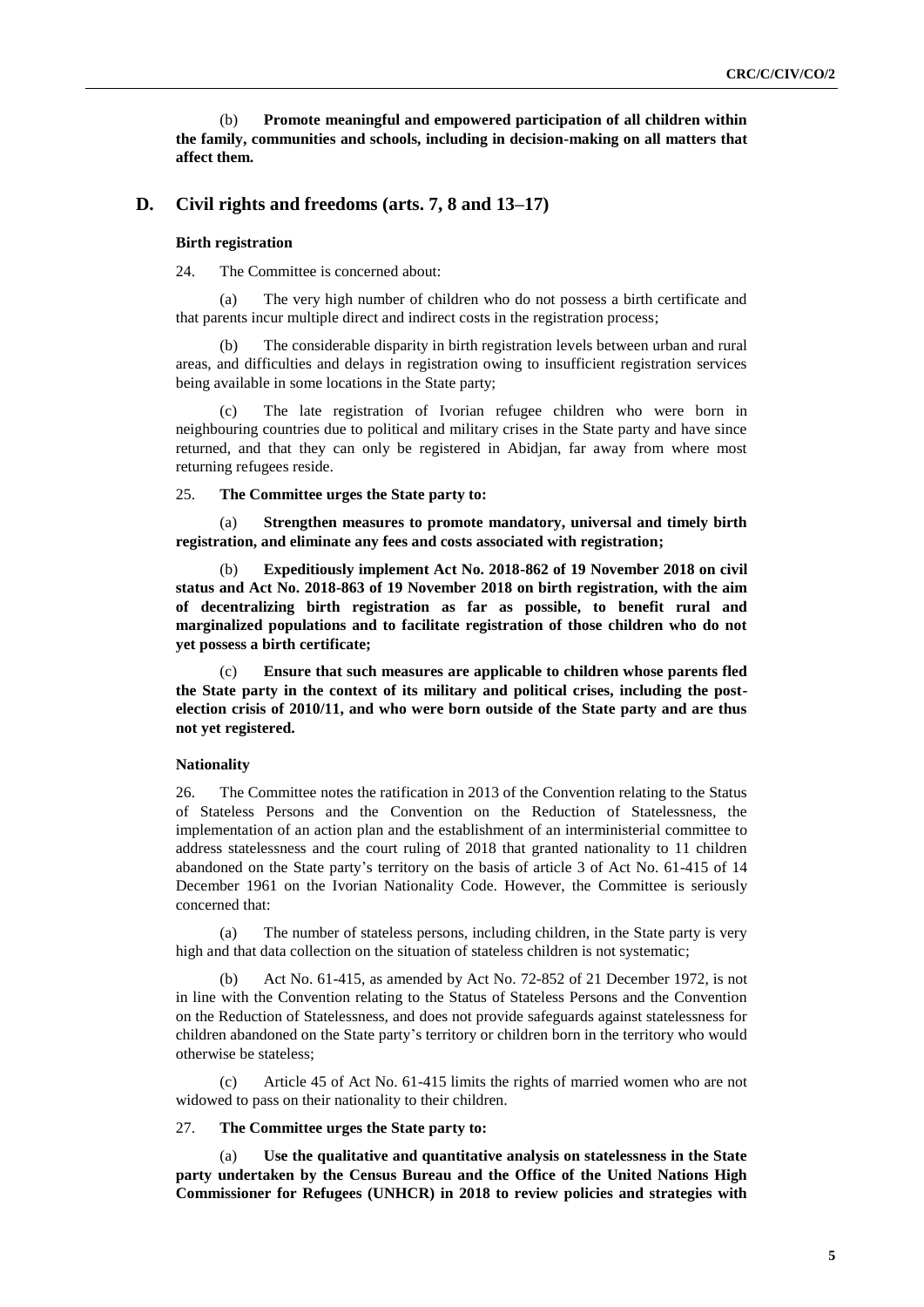**relevance for the rights of stateless children and establish a data collection system on stateless children, disaggregated by, inter alia, sex, age, national and ethnic origin, and minority and socioeconomic status;**

(b) **Amend Act No. 61-415 to automatically grant nationality at birth also to children who cannot acquire the nationality of their parents or who are abandoned on the State party's territory;**

(c) **Expeditiously amend Act No. 61-415 to remove any limitations to the right of women to pass on their nationality to their children.** 

### **E. Violence against children (arts. 19, 24 (3), 28 (2), 34, 37 (a) and 39)**

**Corporal punishment**

28. **While noting the prohibition of corporal punishment as a sanction and disciplinary measure in penal institutions, the Committee, recalling its general comment No. 8 (2006) on the right of the child to protection from corporal punishment and other cruel or degrading forms of punishment, urges the State party to:**

(a) **Explicitly and unconditionally prohibit corporal punishment, however light, by law in all settings;**

Raise awareness among parents and the general public of the harmful **effects of corporal punishment on the well-being and harmonious development of children;**

(c) **Promote alternative positive, non-violent and participatory forms of child-rearing and discipline.**

### **Abuse and neglect**

29. Noting the establishment of the National Committee to Combat Violence against Women and Children pursuant to Decree No. 2000-133 of 23 February 2000, the Committee is concerned that:

(a) The prevalence and tolerance of violence against children is high and domestic violence is not explicitly prohibited in the State party's legislation;

(b) The National Policy on the Protection of the Child does not protect the rights of child victims of violence or abuse, there is a lack of consideration of the situation of children with disabilities and Government structures and non-governmental organizations are insufficiently resourced to provide assistance to child victims;

(c) A comprehensive national system of standardized data collection, analysis and dissemination has not yet been established.

### 30. **The Committee recommends that the State party:**

(a) **Expedite the revision of Act No. 81-640 of 31 July 1981 on the establishment of the Criminal Code, ensure that the amended Code establishes sanctions for domestic violence and strengthen measures to change attitudes, traditions, customs and behavioural practices that often serve as a justification for domestic violence, including against children;**

(b) **Develop a national strategy for the protection of child victims of violence and abuse, including sexual violence, explicitly including children with disabilities, strengthen awareness-raising and education programmes, and ensure that children who are victims of violence are provided with appropriate medical, legal and psychological assistance and shelter;**

(c) **Establish a centralized national database for all cases of violence against children, including cases of sexual exploitation and abuse of children.**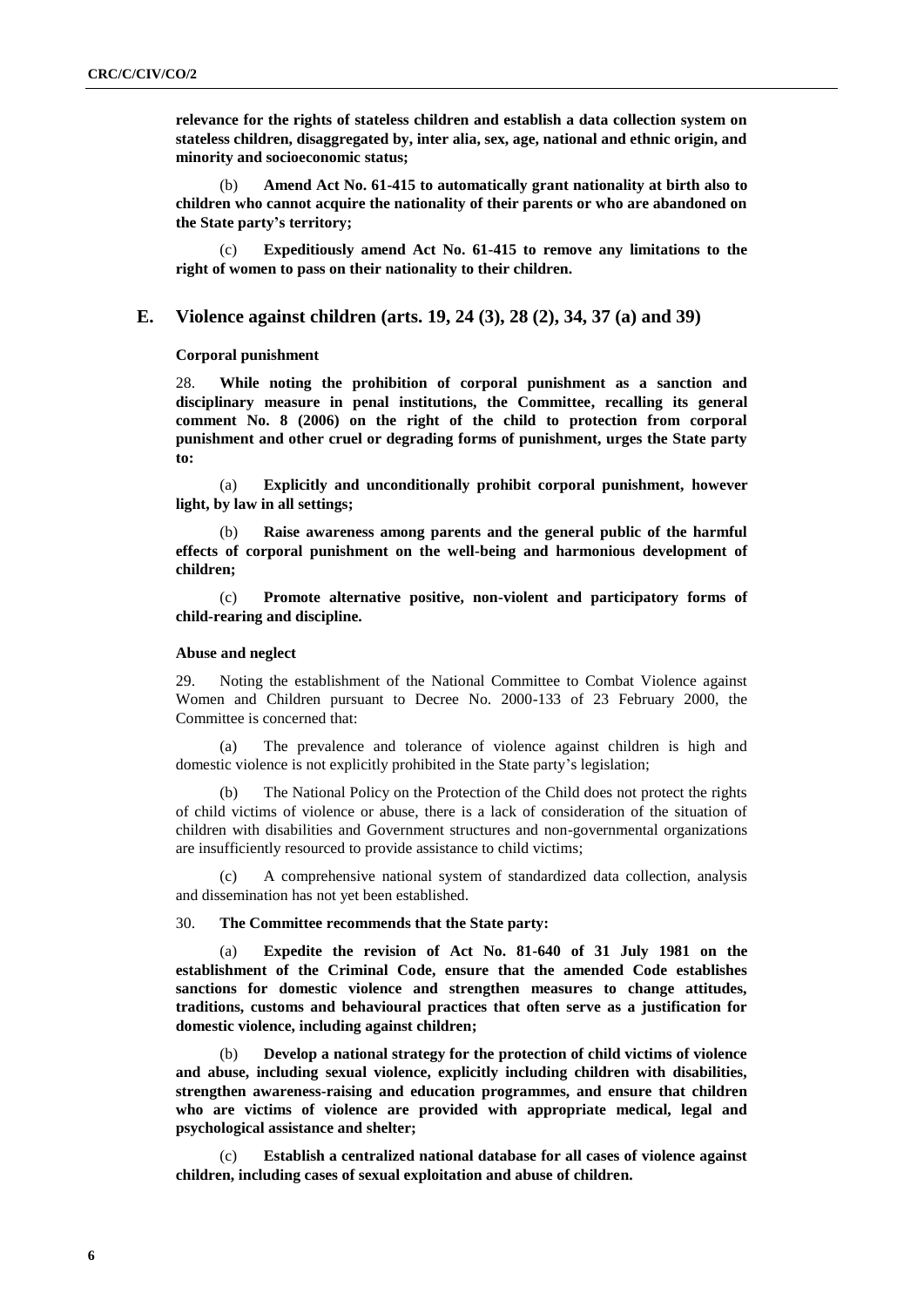#### **Sexual exploitation and abuse**

31. The Committee is deeply concerned that:

(a) Sexual violence against both girls and boys, and gender-based violence particularly against girls, including in educational settings, is prevalent and that only a small number of cases is being reported, investigated and prosecuted;

Article 354 of the Criminal Code prohibits rape, without providing a definition, marital rape is not explicitly criminalized and courts frequently address rape as an offence against decency under article 355 of the Criminal Code, which foresees more lenient sentences;

(c) Child victims of sexual violence often lack access to justice due to the inaccessibility of medical examiners, the costs of medical certificates, social stigma and recourse to non-judicial settlements;

(d) Protection and assistance available for child victims of violence is limited and mainly provided by non-governmental organizations.

32. **Recalling its general comment No. 13 (2011) on the right of the child to freedom from all forms of violence, the Committee urges the State party to:**

Take all measures necessary to prevent and combat the sexual abuse of **children, including by some teachers, and ensure that sexual abuse is promptly reported, investigated and prosecuted, applying a child-friendly and multisectoral approach with the aim of avoiding the re-traumatization of the child victim, and that perpetrators are duly sanctioned;**

(b) **Ensure that convicted perpetrators are prohibited from working with children;**

(c) **Ensure that the revised Criminal Code provides a definition of rape, that judges end the practice of requalifying cases of rape as offences against decency with more lenient sentences and that they continue prosecutions, even if non-judicial settlements are made, in line with Interministerial Circular No. 016/MJ/MEMIS/MPRD of 4 August 2016 on the procedure for handling complaints of gender-based violence;**

(d) **Ensure the allocation of the human, technical and financial resources necessary for the helpline "116" to function as an effective reporting channel for child victims of violence, and facilitate the reporting procedure and socio-judicial tracking, in particular for cases of sexual violence, including by improving access to medical certificates, particularly in rural areas, and by implementing Circular No. 005 of 18 March 2015 on the procedure for handling complaints made in police stations by victims of physical abuse and Interministerial Circular No. 016/MJ/MEMIS/MPRD of 4 August 2016;**

(e) **Allocate sufficient human, technical and financial resources to protection and recovery systems for child victims of sexual violence.**

#### **Harmful practices**

33. The Committee welcomes the efforts of the State party to prevent female genital mutilation and child marriage, including by sanctioning those practising female genital mutilation, official statements by the Government against the practice and the adoption of a national action plan on child marriage and its implementation in cooperation with local mechanisms for child protection. The Committee is, however, seriously concerned about:

(a) The prevalence of cases of female genital mutilation and of child marriages;

(b) The limited number of convictions of those practising female genital mutilation and the lack of statistics on the number of convictions regarding child marriage, although such acts are punishable under the State party's legislation, and the limited geographic scope of measures to implement strategies and plans against female genital mutilation and child marriage;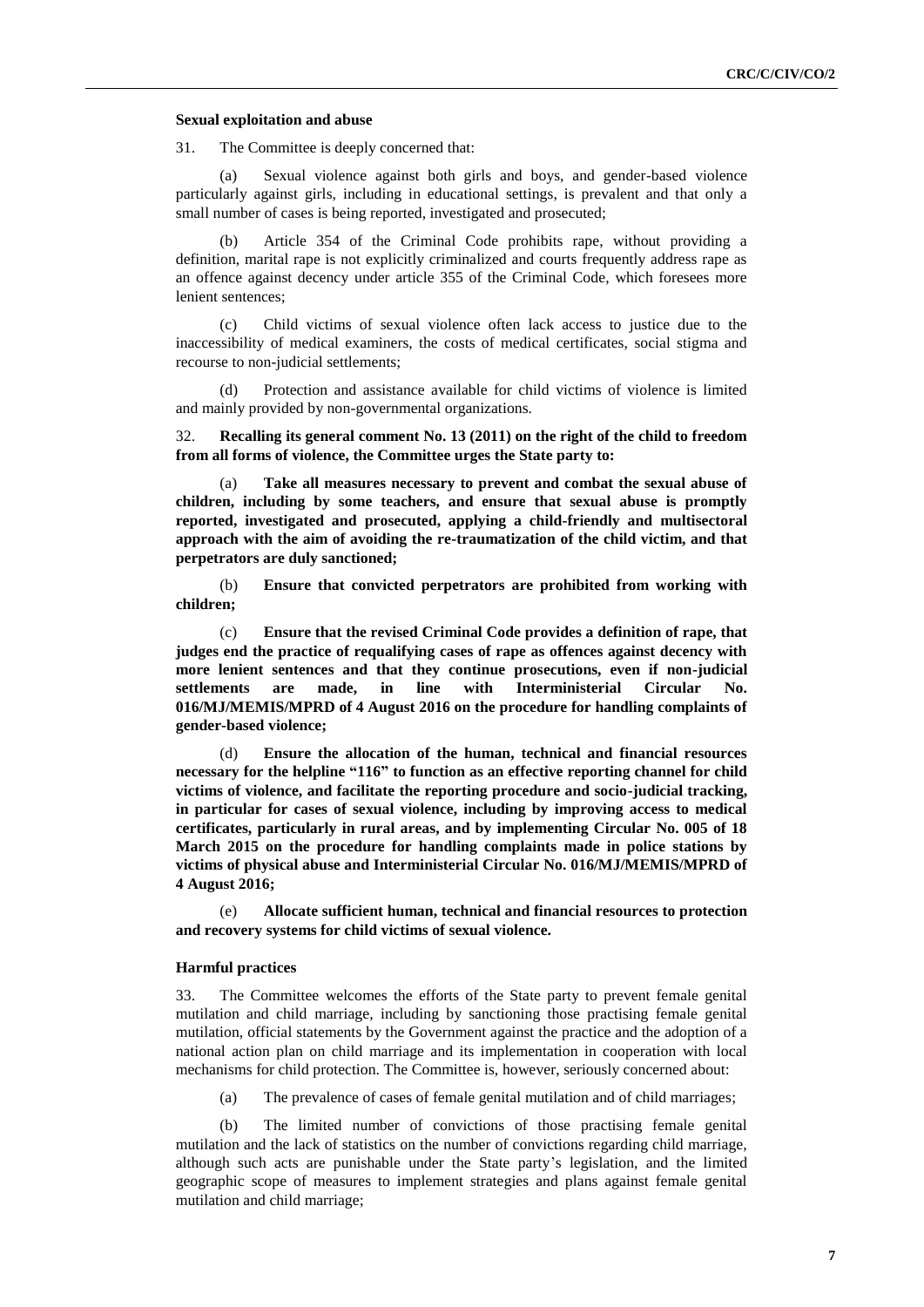(c) The limited information on protection schemes available to children, particularly girls, who are victims of or at risk of becoming victims of female genital mutilation and/or child marriage.

34. **With reference to joint general recommendation No. 31 of the Committee on the Elimination of Discrimination against Women/general comment No. 18 of the Committee on the Rights of the Child (2014) on harmful practices, the Committee urges the State party to:** 

(a) **Take active measures to put an end to female genital mutilation and child marriage, and to substantially strengthen comprehensive awareness-raising programmes on the negative effects of such harmful practices;**

(b) **Enforce existing legislation on the prohibition of female genital mutilation, expressly prohibit child marriage in Act No. 64-375 of 7 October 1964 on marriage, by amending its article 22, bring those who carry out such harmful practices to justice, ensuring commensurate sanctions, and ensure the efficient implementation of relevant action plans nationwide;**

(c) **Establish protective mechanisms and services to safeguard children at risk of being subjected to female genital mutilation and child marriage, and ensure that all victims of such practices have access to social, medical, psychological and rehabilitative services free of charge, and to legal redress.**

### **Children with albinism**

35. The Committee notes with serious concern that children with albinism are victims of ritual killings, abductions, abandonment and stigmatization, that the policy aimed at protecting the rights of children with albinism is inadequately implemented and that the violations against child victims are not identified as such for the purpose of data collection and further interventions.

36. **The Committee urges the State party to prevent and combat the killing and kidnapping of and attacks against children with albinism, protect and provide them with psychological support, redress, rehabilitation and legal assistance, punish those responsible for such crimes, and strengthen awareness-raising campaigns against superstitious beliefs concerning children with albinism.**

# **F. Family environment and alternative care (arts. 5, 9–11, 18 (1) and (2), 20, 21, 25 and 27 (4))**

#### **Family environment**

37. The Committee is concerned about:

(a) The lack of information on the measures taken by the State party to ensure that mothers and fathers share responsibility for their children and that childcare services are available;

(b) The prevalence of customary and religious polygamous marriages and the absence of legal provisions prohibiting levirate and sororate, which can have negative effects on children;

(c) The limited public awareness of national legislation on children's maintenance allowance.

38. **The Committee recommends that the State party:**

**Support and strengthen families, including by facilitating an appropriate balance between work and family life and the availability of childcare services, and ensure that mothers and fathers share responsibility for their children on an equal basis in all matters;**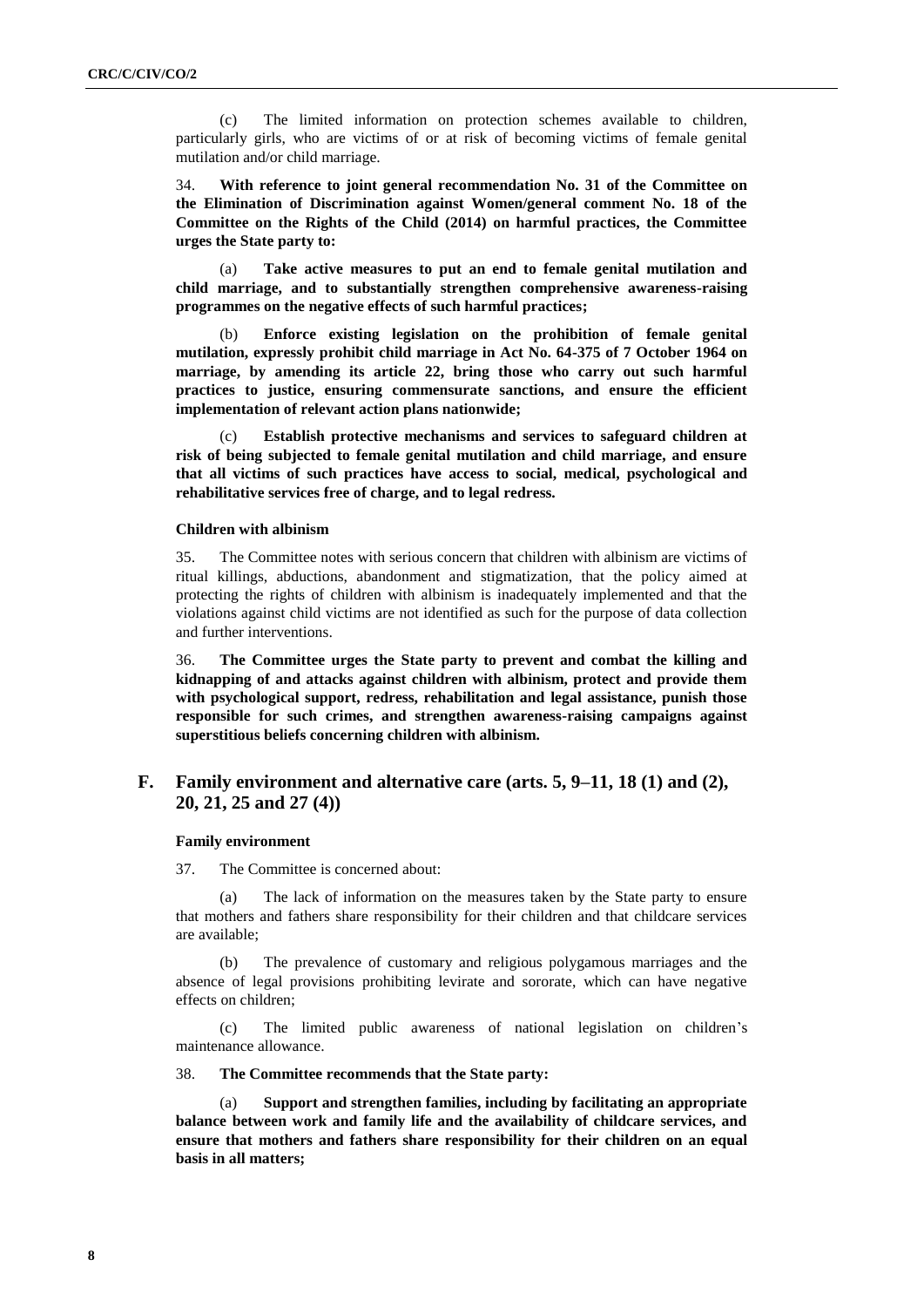(b) **Take measures in law and in practice to ensure that no circumstances in the family environment negatively affect children, such as polygamous marriages, levirate and sororate;**

(c) **Take effective measures to inform parents and the public of the provisions in domestic legislation concerning the recovery of children's maintenance allowance, and consider providing free legal and social aid in the recovery of child maintenance allowance for parents in need.** 

#### **Children deprived of a family environment**

39. The Committee is concerned that:

(a) National legislation defines institutional care as the only response for children in need of care;

(b) A large number of children deprived of a family environment are also placed in the care of the extended family or a family of the community upon the decision of the family council of the community (CRC/C/CIV/2, para. 63) or the care of a foster family in exchange for carrying out domestic work (*confiage*), without external monitoring and evaluation mechanisms.

40. **Drawing the State party's attention to the Guidelines for the Alternative Care of Children (General Assembly resolution 64/142, annex), the Committee urges the State party to:**

(a) **Support and prioritize family-based care for all children, ensure that the guarantee to life in a family environment, contained in the National Policy on the Protection of the Child, is implemented, and adopt the draft decrees of 2017 on standards for institutional care and care by foster families;**

(b) **Provide all necessary resources, social welfare services and support for children in extended family care, and establish a legal framework, a policy and a set of minimum standards for supporting and monitoring family-based care for children.**

### **Adoption**

41. While noting the accession of the State party to the Hague Convention on Protection of Children and Cooperation in respect of Intercountry Adoption in 2015, the Committee is concerned that the legislation applicable to adoption does not yet reflect international standards and safeguards on adoption.

42. **The Committee recommends that the State party expedite the revision of Act No. 83-802 of 2 August 1983 on adoption, ensuring that it is in line with the Hague Convention on Protection of Children and Cooperation in respect of Intercountry Adoption, and adopt the draft decrees on relevant government bodies for its implementation.** 

**Children in prison with their mothers**

43. **The Committee recommends that the State party:**

(a) **Ensure that children living with imprisoned mothers are provided with the conditions necessary for their physical, mental, moral and social development, including access to health and early childhood development services;**

(b) **Seek alternative measures to institutional confinement for pregnant women and mothers with small children, wherever possible, and amend article 162 of Decree No. 69-189 of 14 May 1969 regulating prisons and prescribing implementation procedures for custodial sentences to reflect the principle of the best interests of the child.**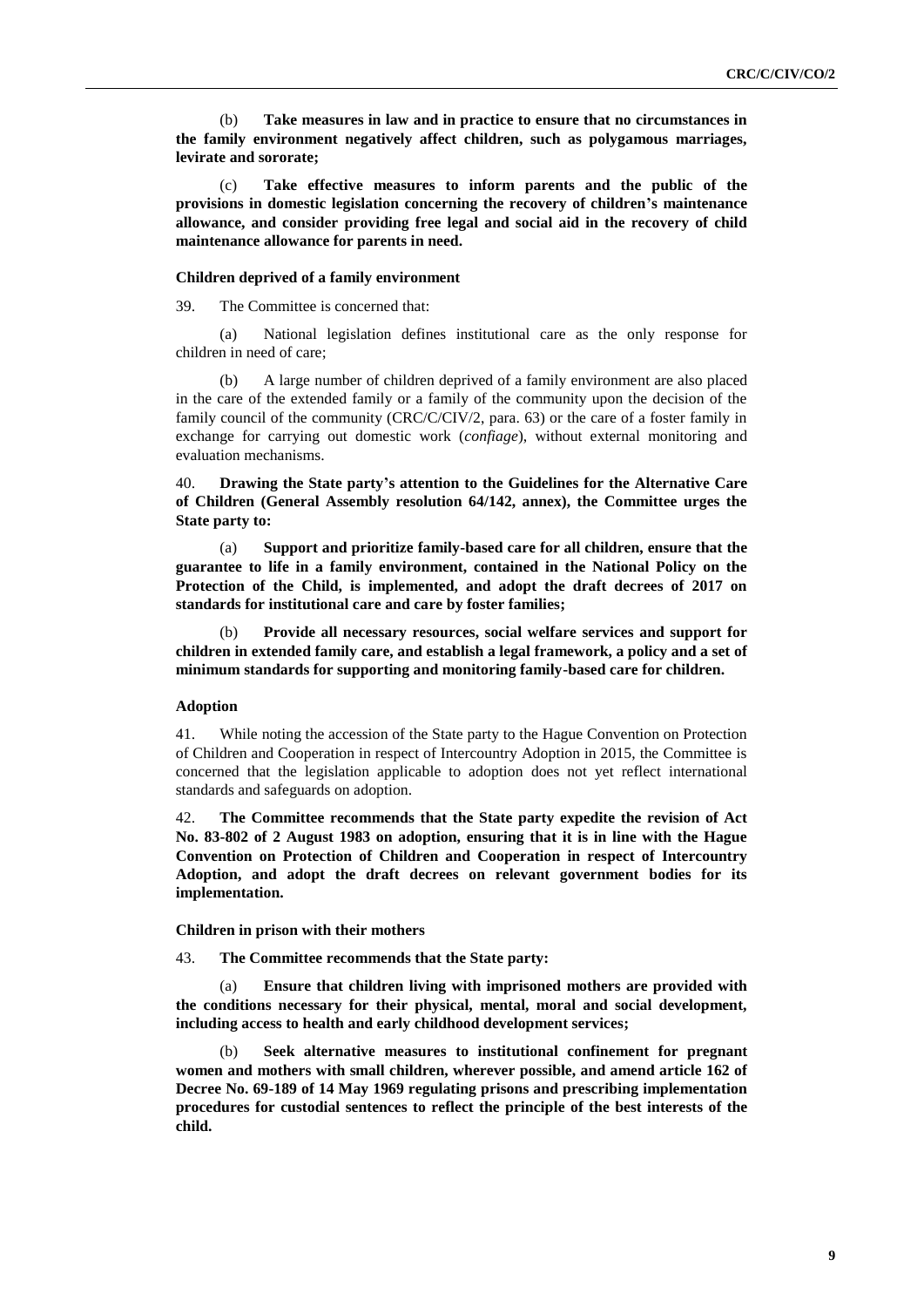# **G. Disability, basic health and welfare (arts. 6, 18 (3), 23, 24, 26, 27 (1)–(3) and 33)**

**Children with disabilities**

44. **While commending the State party on the establishment of a Directorate for the Advancement of Persons with Disabilities in the ministry responsible for employment and social affairs, the Committee recommends that the State party promote a human rights-based approach to disability, and:**

(a) **Expedite the implementation of Act No. 98-594 of 10 November 1998 on persons with disabilities and the non-discrimination and inclusive education provisions of the law on education, including by adopting all relevant decrees required for the implementation of the law;**

(b) **Approve and implement a follow-up policy and a follow-up plan to the National Policy for the Protection of Persons with Disabilities 2012–2016 and the strategic national plan 2014–2016, ensuring that the rights of children with disabilities are explicitly reflected;**

(c) **Ensure inclusive education, access to health services and reasonable accommodation in all spheres of life for all children with disabilities, including by allocating sufficient human, technical and financial resources to the project on inclusive education;**

(d) **Carry out awareness-raising programmes to combat the stigmatization of children with disabilities.** 

### **Health and health services**

45. **The Committee welcomes Act No. 2014-131 of 24 March 2014 on the establishment of universal health coverage. Recalling its general comment No. 15 (2013) on the right of the child to the enjoyment of the highest attainable standard of health, the Committee urges the State party to:**

(a) **Ensure sufficient budgetary allocations are mobilized for health services and establish clear budget lines for children's health;**

Consider expanding the free health-care service, introduced in 2011, **ensure that children and pregnant women have access to it in all parts of the State party and decrease the disparity in access to health services, safe water and adequate sanitation between urban and rural areas, with a particular focus on measures to address the contamination of water;**

(c) **Continue to significantly invest in measures to decrease maternal mortality and preventable deaths of newborns and children under 5 years of age, particularly avoidable deaths related to infectious disease, a lack of professional assistance during childbirth, low immunization coverage and the prevalence of malnutrition, ensure that sufficient blood bags are available, particularly during caesarean deliveries and apply the technical guidance from the Office of the United Nations High Commissioner for Human Rights on the application of a human rightsbased approach to the implementation of policies and programmes to reduce and eliminate preventable mortality and morbidity of children under 5 years of age (A/HRC/27/31);**

(d) **Continue to increase immunization coverage, particularly in rural areas, and expand the exemption of fees for vaccinations of newborns to also cover booster shots for routine vaccinations and any other vaccinations provided to children beyond the age of one year;**

Strengthen measures to combat tuberculosis, particularly prevention **measures, and ensure that relevant health-care services are free of charge;**

(f) **Strengthen measures to combat malnutrition and to reduce the high rate of low-weight births and stunting, including by introducing evidence-based measures**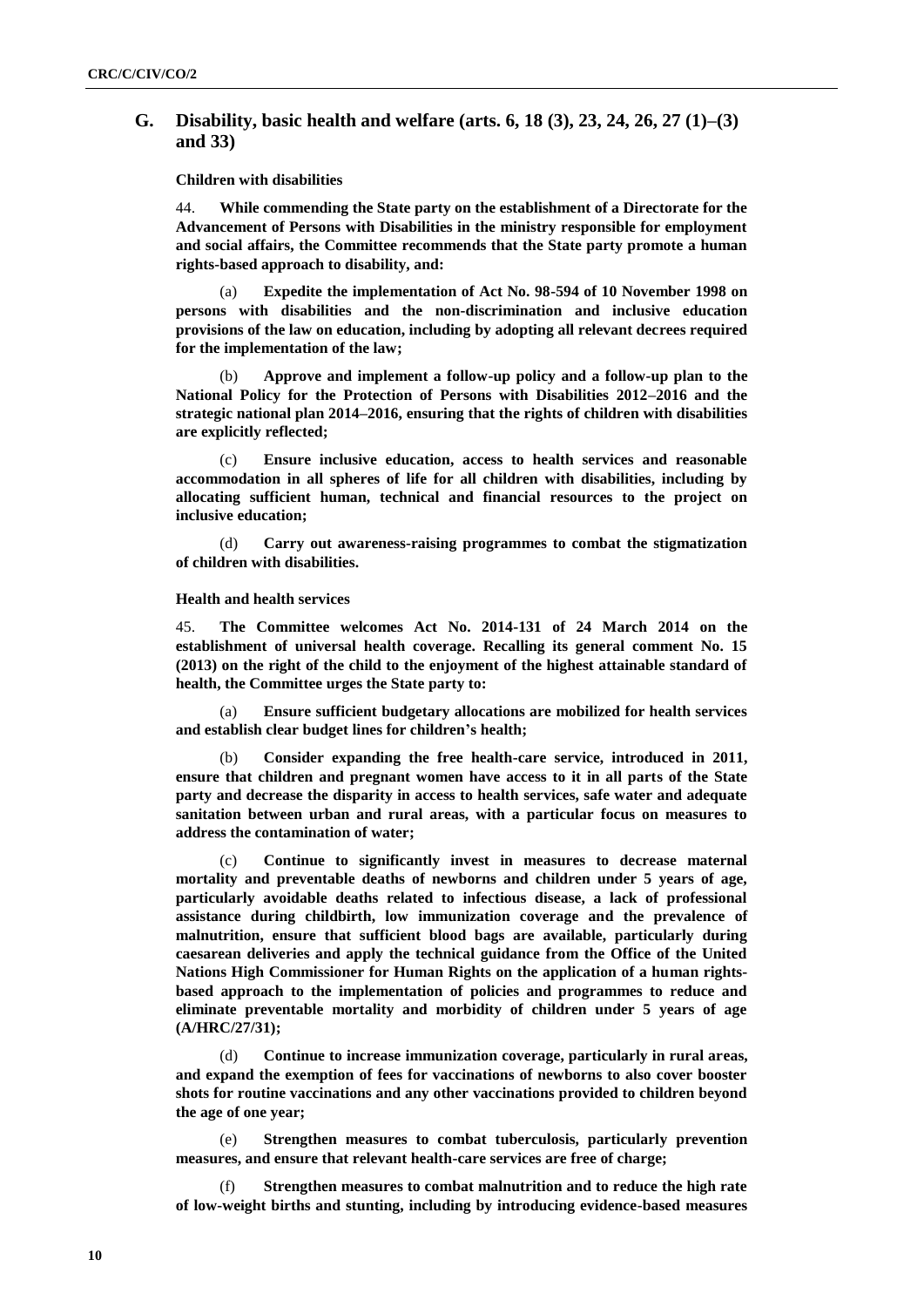**to effectively improve the birth weight of infants and the nutritional status of infants, children and mothers and by increasing the human, technical and financial resources allocated to the multisectoral nutrition plan 2016–2020 and to the national policy to improve school canteens;**

(g) **Implement a national strategy to counter the sale of medicine on the street ("street medicine") and the lack of regulation of traditional medicine.** 

### **Adolescent health**

46. **Recalling its general comments No. 4 (2003) on adolescent health and development in the context of the Convention and No. 20 (2016) on the implementation of the rights of the child during adolescence, the Committee recommends that the State party:** 

(a) **Strengthen measures to prevent early pregnancies and sexually transmitted diseases, implement the National Programme on Comprehensive Sexuality Education 2016–2020 and accelerate the drafting and adoption of a law on reproductive health and on family planning;**

(b) **Ensure access to sexual and reproductive health information and services countrywide for girls and boys at schools, in particular access to modern contraception methods, including by implementing the National Programme on Comprehensive Sexuality Education and by ensuring that sexual and reproductive health education is part of the mandatory school curriculum;**

(c) **Repeal article 366 of the Criminal Code, in order to decriminalize abortion in all circumstances and ensure access to safe abortion and post-abortion care services for adolescent girls, making sure that their views are always heard and given due consideration as a part of the decision-making process;**

(d) **Implement Act No. 2014-430 of 14 July 2014 governing prevention, protection and punishment in the fight against HIV/AIDS and Decree No. 213/MSHP/CAB of 20 August 2008 providing for free antiretroviral treatment for children with HIV/AIDS;**

(e) **Develop a framework for multisectoral coordination and collaboration to promote adolescent health, allocate the necessary human, technical and financial resources, and increase the collection of disaggregated data on adolescent health;**

Strengthen its measures to address drug abuse and tobacco and alcohol **consumption, and develop accessible and youth-friendly drug dependence treatment and harm-reduction services;**

(g) **Ensure that all children have access to mental health services and counselling, and increase the number of child psychiatrists and psychologists.** 

### **H. Education, leisure and cultural activities (arts. 28–31)**

**Education, including vocational training and guidance**

47. **Noting with appreciation that education is obligatory for children between the age of 6 and 16 years, according to article 2 (1) of Act No. 2015-635 of 17 September 2015 amending Act No. 95-696 of 7 September 1995 on education, and recalling its general comment No. 1 (2001) on the aims of education, the Committee urges the State party to:**

(a) **Ensure the allocation of the necessary human, technical and financial resources to the education system, in particular in rural areas and for preschool education, vocational training and programmes to increase literacy;**

(b) **Enforce article 2 (1) of Act No. 2015-635 and support its implementation, by continuing to increase the number of schools, classrooms and teachers, and by supporting children in vulnerable situations and children living in poverty;**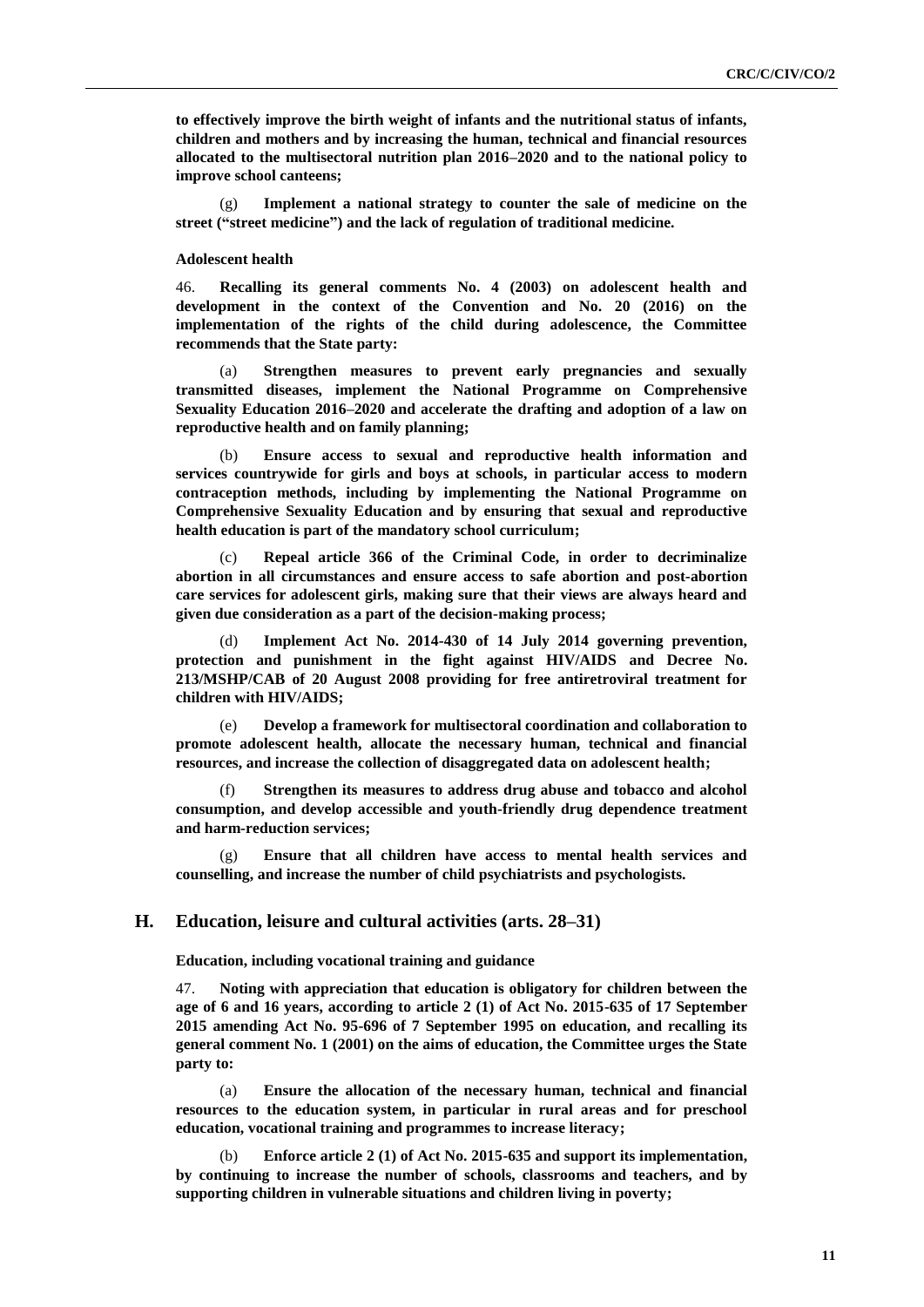(c) **Take all measures necessary to address the violence perpetrated against children in schools, particularly girls, including sexual abuse and harassment by teachers, with a focus on prevention policies, and bring perpetrators to justice;**

(d) **Improve the accessibility of education for all, especially for girls and for children living in rural areas, and strengthen awareness-raising initiatives and campaigns on the right of girls to education;**

(e) **Take measures to eliminate the high indirect costs of education and reduce the discriminatory effects of private education on children from financially disadvantaged families by regulating private sector education;**

(f) **Ensure that national standards and technical regulations on health services, water and sanitation in schools are implemented and enforced, and increase funding for school canteens;**

(g) **Increase enrolment in schools by overcoming obstacles for out-of-school children, and support children who have been out of school, including due to the military and political crises faced by the State party;**

(h) **Implement measures to support pregnant girls and adolescent mothers in continuing their education;**

(i) **Enhance efforts to increase the quality of education, including by providing continuous training to teachers, further improving the student-to-teacher ratio and ensuring that teaching material is available to all students;**

(j) **Continue the integration of Qur'anic schools into the education system and ensure regulation and monitoring.**

# **I. Special protection measures (arts. 22, 30, 32, 33, 35, 36, 37 (b)–(d) and 38–40)**

#### **Economic exploitation, including child labour**

48. The Committee notes the provisions of Act 2015-532 of 20 July 2015 on the Labour Code, regulating the work of children, including girl domestic workers. It is concerned, however, about:

(a) The consistently high number of children involved in child labour, including the worst forms of child labour, particularly children undertaking hazardous work in mining sites and in the agricultural sector, as well as girl domestic workers and *talibé* children;

(b) The limited information on convictions of perpetrators of child labour.

49. **Taking note of target 8.7 of the Sustainable Development Goals, the Committee urges the State party to:** 

(a) **Strengthen its measures to combat the economic exploitation of children, including the worst forms of child labour, in particular exploitation of girl domestic workers,** *talibé* **children and children working in the mining and agricultural sectors and begging on the streets, including by adopting and implementing the draft plan of action 2018–2020 to combat child labour;**

(b) **Enforce its laws – including Act No. 2010-272 of 30 September 2010 prohibiting trafficking in children and the worst forms of child labour; article 23.2 of the Labour Code setting the minimum age for work; Decree No. 2250 of 2005 establishing a list of dangerous occupations prohibited to children under 18; and Decree No. 009/MEMEASS/CAB of 2012 revising Decree No. 2250 – strengthen monitoring and inspection mechanisms, and prosecute perpetrators of violations related to child labour;**

(c) **Consider ratifying the Domestic Workers Convention, 2011 (No. 189) of the International Labour Organization.**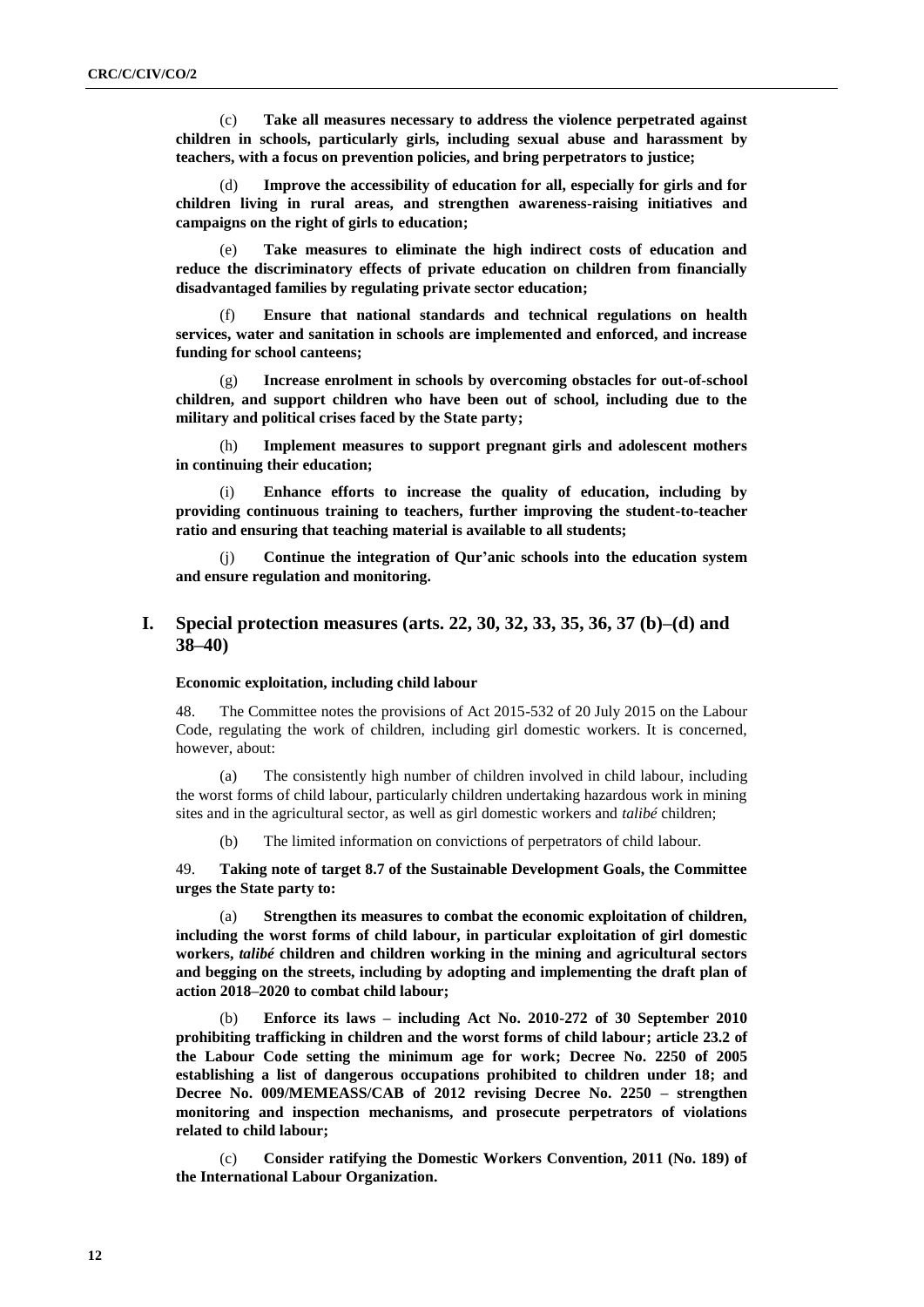#### **Children in street situations**

50. The Committee is concerned about the phenomenon of children in street situations, so-called *microbes*, many of whom have served as mercenaries in the past conflicts in the State party and commit serious offences, such as killing and theft, as members of violent gangs of children, often living in poverty.

51. **Recalling its general comment No. 21 (2017) on children in street situations, the Committee recommends that the State party undertake qualitative and quantitative studies to better understand the phenomenon of violent children's gangs and take prompt measures to ensure an adequate standard of living for them, including access to education and reintegration.** 

**Sale, trafficking and abduction**

52. **Noting the preparation of an action plan 2016–2020 by the State party and the signing of a number of bilateral and multilateral agreements on trafficking over the past few years, the Committee recommends that the State party increase its efforts to combat trafficking in children and:**

(a) **Enforce the prohibition of trafficking in persons, enshrined in Act No. 2016-1111 of 8 December 2016 on combating trafficking in persons, and allocate sufficient financial, human and technical resources to identify and investigate cases of trafficking involving children;**

(b) **Monitor the implementation of bilateral and multilateral agreements and national legislation, policies and procedures on trafficking, with a particular focus on combating trafficking of children.** 

#### **Administration of juvenile justice**

53. **Noting the adoption of a new Code of Criminal Procedure in 2018, which increases protection for children, and of Circular 013/MJDH/CAB-1 of 10 April 2018 on the reduction of the length of pretrial detention, and recalling its general comment No. 10 (2007) on children's rights in juvenile justice, the Committee recommends that the State party:**

(a) **Raise the minimum age of criminal responsibility to an internationally acceptable level;**

(b) **Apply article 808 of the Code of Criminal Procedure and provide free, qualified and independent legal aid to all children in conflict with the law at an early stage and throughout the legal proceedings;**

(c) **Ensure that every child arrested and deprived of his or her liberty is brought before a competent authority to examine the legality of the deprivation of liberty or its continuation, within 24 hours, and expedite trials involving children, with a view to reducing the period of pretrial detention;**

Promote alternatives to detention, including by adopting and **implementing the draft national policy governing the judicial protection of children and young people, and ensure that detention is used as a last resort only, for the shortest possible period of time;**

(e) **Ensure that, in cases where detention is unavoidable, children are not detained together with adults, in line with article 7 of Decree No. 69-189 of 14 May 1969 on regulating prisons, and that detention conditions comply with international standards, particularly regarding access to health services, facilitate visits by parents to children in detention by reducing administrative hurdles and carry out regular inspections of prisons;**

Increase multidisciplinary training on children's rights for all actors **involved in the juvenile justice system and adopt legal provisions that stipulate the automatic transfer of children from police stations to the special police juvenile unit;**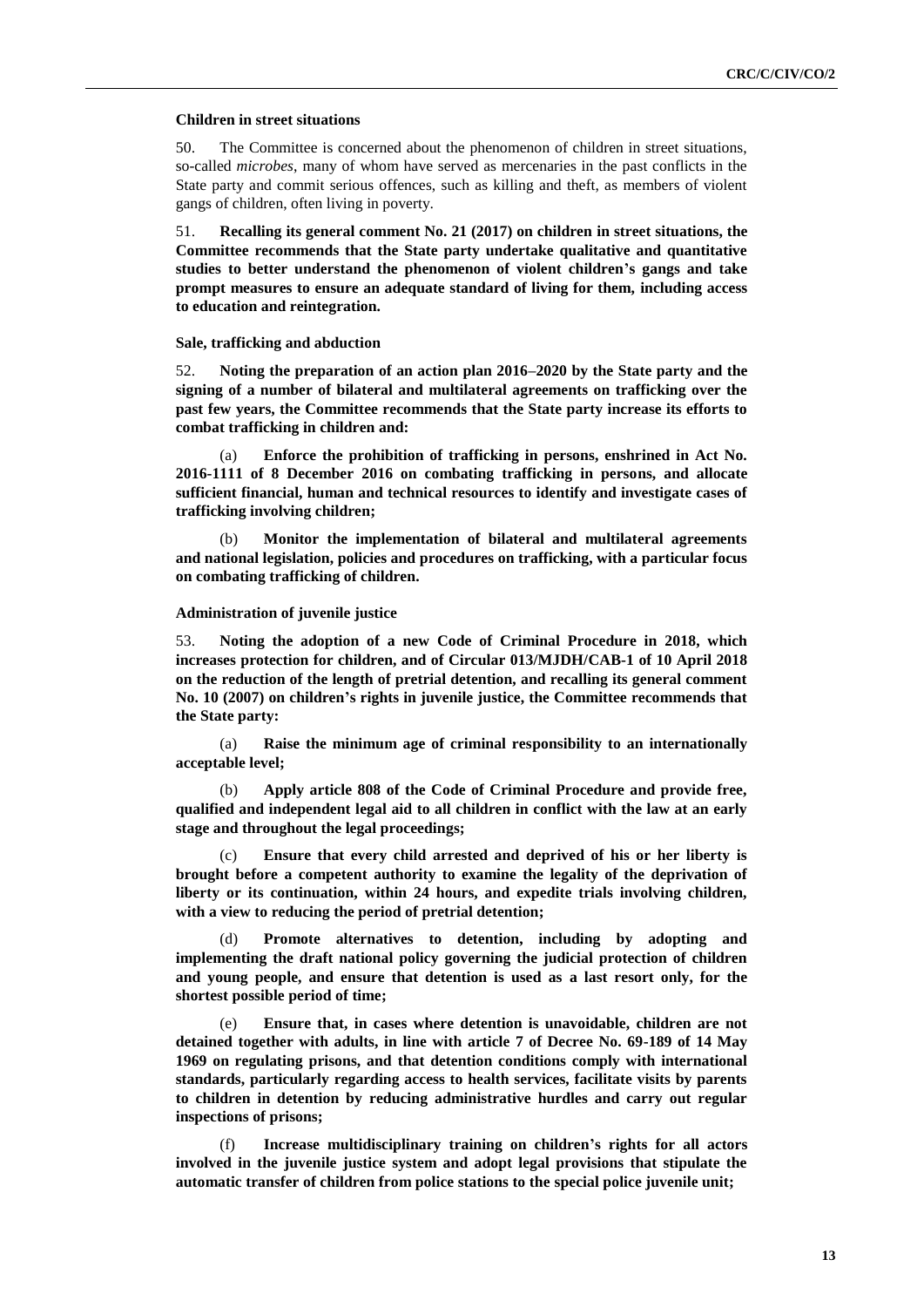(g) **Strengthen assistance programmes for children at risk of coming in conflict with the law, and provide services for the reintegration of children released from prisons, including access to education and vocational training.** 

# **J. Ratification of the Optional Protocol on a communications procedure**

54. **The Committee recommends that the State party, in order to further strengthen the fulfilment of children's rights, ratify the Optional Protocol on a communications procedure.**

# **K. Ratification of international human rights instruments**

55. **The Committee recommends that the State party, in order to further strengthen the fulfilment of children's rights, consider ratifying the following core human rights instruments:**

(a) **The Optional Protocol to the Convention against Torture and Other Cruel, Inhuman or Degrading Treatment or Punishment;**

The Second Optional Protocol to the International Covenant on Civil **and Political Rights, aiming at the abolition of the death penalty;**

(c) **The International Convention for the Protection of All Persons from Enforced Disappearance;**

(d) **The International Convention on the Protection of the Rights of All Migrant Workers and Members of Their Families;**

(e) **The Optional Protocol to the International Covenant on Economic, Social and Cultural Rights;**

(f) **The Optional Protocol to the Convention on the Rights of Persons with Disabilities.** 

56. **The Committee urges the State party to fulfil its reporting obligations under the Optional Protocol on the involvement of children in armed conflict and the Optional Protocol on the sale of children, child prostitution and child pornography, as the related reports have been overdue since 12 March 2014 and 19 October 2013 respectively.**

# **L. Cooperation with regional bodies**

57. **The Committee recommends that the State party cooperate with the African Committee of Experts on the Rights and Welfare of the Child of the African Union on the implementation of the Convention and other human rights instruments, both in the State party and in other African Union member States.**

# **IV. Implementation and reporting**

# **A. Follow-up and dissemination**

58. **The Committee recommends that the State party take all appropriate measures to ensure that the recommendations contained in the present concluding observations are fully implemented. The Committee also recommends that the second periodic report, the replies to the list of issues and the present concluding observations be made widely available in the languages of the country.**